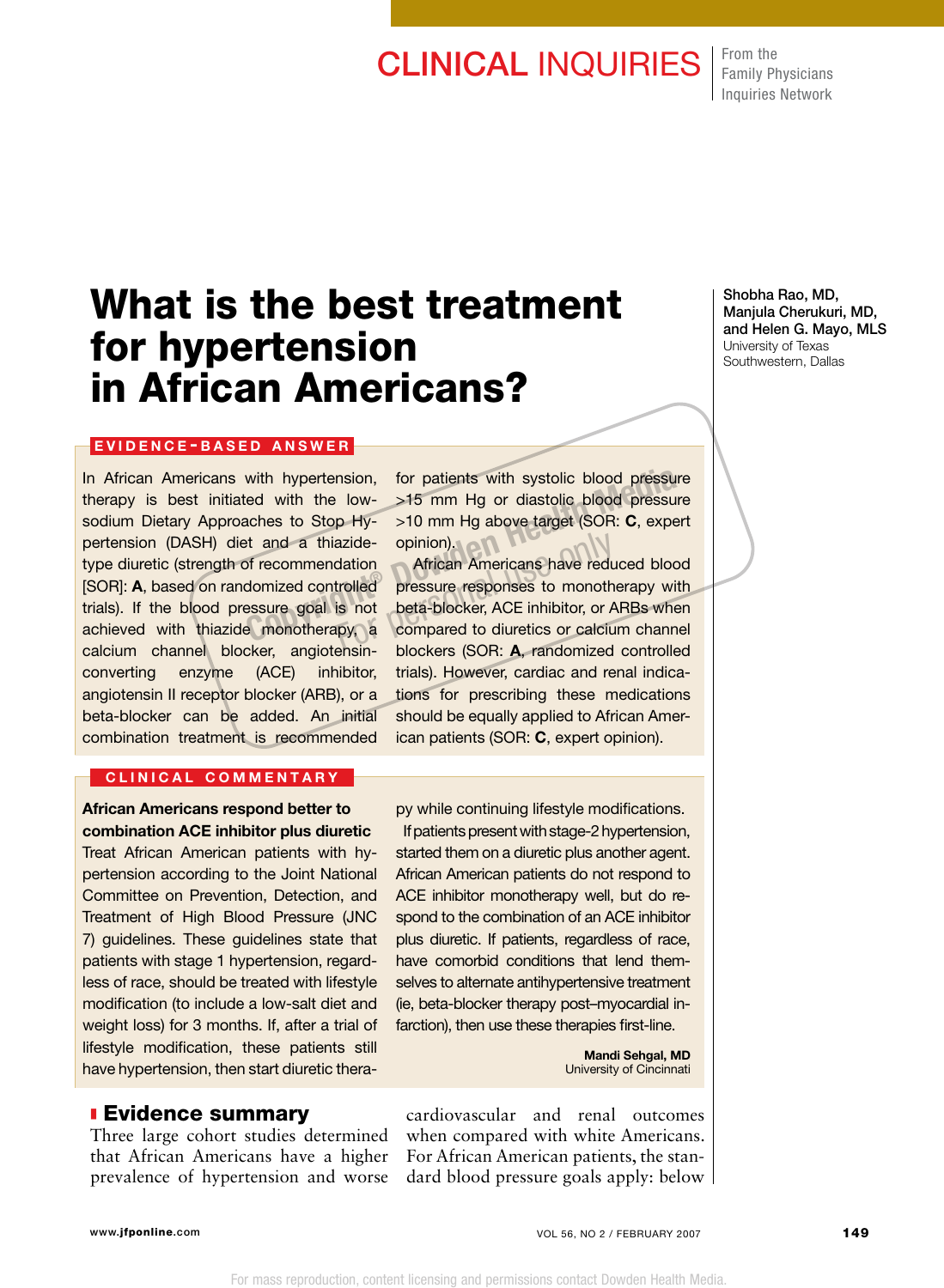### **FAST TRACK**

Start therapy with a low-sodium DASH diet and a thiazide diuretic

140/90 mm Hg with uncomplicated hypertension and below 130/80 with diabetes or renal disease.<sup>1</sup>

#### Dietary interventions

An RCT compared the effects of consuming the DASH diet (consisting of 4–5 servings of fruit, 4–5 servings of vegetables, 2–3 servings of low-fat dairy per day, and <25% fat) with a typical high-fat control diet among 459 adults with normal or elevated blood pressure.<sup>2</sup> Among 133 patients with hypertension, the DASH diet reduced systolic and diastolic blood pressure by 11.4 mm Hg (97.5% confidence interval [CI], –15.9 to –6.9) and 5.5 mm Hg (97.5% CI,  $-8.2$  to  $-2.7$ ) respectively when compared with the control diet. Among African Americans with hypertension, the DASH diet was even more beneficial, reducing their systolic and diastolic blood pressure by 13.2 mm Hg and 6.1 mm Hg respectively.<sup>1</sup>

Another RCT studied the effect of different levels of dietary sodium in conjunction with the DASH diet.<sup>3</sup> A total of 412 participants were randomly assigned to eat either a control diet or the DASH diet. Within the assigned diet, participants ate foods with high (150 mmol/d), intermediate  $(100 \text{ mmol/d})$ , and low  $(50 \text{ mmol/d})$ levels of sodium in random order. In this study, low-sodium DASH diet was associated with additional lowering of blood pressure, an effect that was also found to be stronger for African Americans patients than others.3 When compared with the combination of the control diet and a high level of sodium, the DASH diet and a low level of sodium lowered systolic blood pressure by 11.5 mm Hg for participants with hypertension (12.6 mm Hg for blacks; 9.5 mm Hg for others), and by 7.1 mm Hg for participants without hypertension (7.2 mm Hg for blacks; 6.9 mm Hg for others).3

#### Medical interventions

The Antihypertensive and Lipid-Lowering Treatment to Prevent Heart Attack Trial4 (ALLHAT) and African American Study of Kidney Disease and Hypertension<sup>5</sup> (AASK) have demonstrated the benefit of blood pressure reduction using specific classes of antihypertensive agents.

The ALLHAT trial, a double-blind RCT of 42,448 high-risk hypertensive patients aged >55 years, compared chlorthalidone (a thiazide-type diuretic) with amlodipine (Norvasc), lisinopril (Prinivil, Zestril), or doxazosin (Cardura). In this study, which included 36% African Americans, chlorthalidone, lisinopril, and amlodipine did not differ in preventing major cardiovascular events. However, lisinopril was associated with an increased risk for heart failure (relative risk [RR] for African Americans=1.32; 95% CI, 1.11–1.58) and stroke (RR for African Americans=1.4; 95% CI, 1.17–1.68), and amlodipine was associated with a higher risk of heart failure (RR in African Americans=1.47; 95% CI, 1.24–1.74). Additionally, ACE inhibitor–induced angioedema or cough occurred more frequently among African American patients than white patients.<sup>4</sup>

Although a randomized controlled trial<sup>5</sup> and a review of multiple studies<sup>6</sup> demonstrated that African Americans may be less responsive to monotherapy with ACE inhibitors, the AASK trial confirmed that ACE inhibitors can provide significant clinical benefits for African Americans with hypertensive renal disease. AASK, a double-blind RCT of 1094 African American patients with renal insufficiency, compared the effects of an ACE inhibitor (ramipril [Altace]), a dihydropyridine calcium channel blocker (amlodipine), or a beta blocker (metoprolol [Lopressor]) on the progression of hypertensive renal disease.

The study showed a 44% relative risk reduction (95% CI, 13%–65%; number needed to treat [NNT]=25) in progression to end-stage renal disease, and a significant decrease in the combined